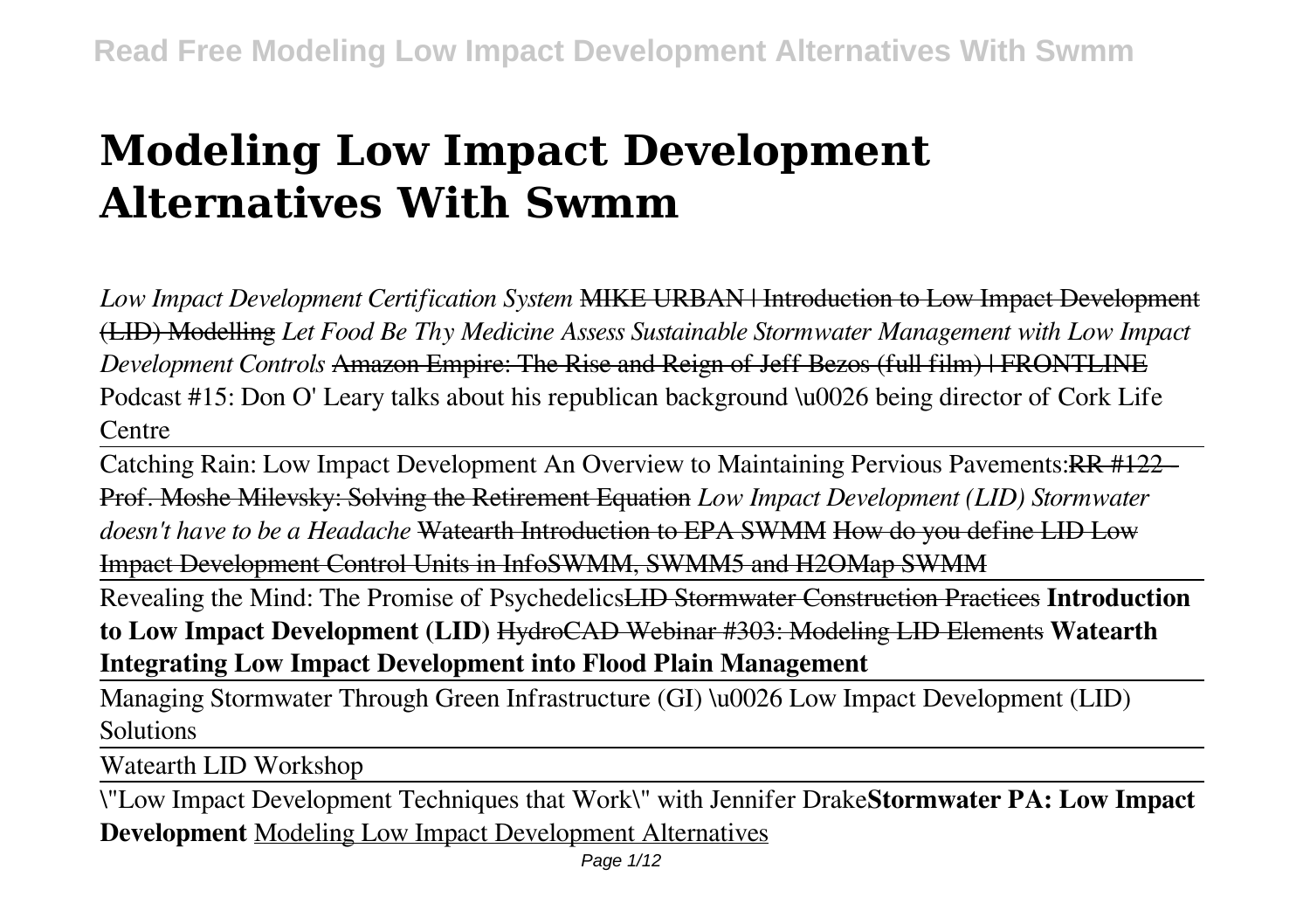168 Modeling Low Impact Development Alternatives with SWMM Vegetative Swale Rain Garden Rain Barrel Street Planter Permeable Pavement Infiltration Trench Figure 11.1 Examples of low impact development units. 11.1 Generic LID Model 11.1.1 Governing Equations A typical bio-retention cell (see Figure 11.2) will serve as an example for de-

#### Modeling Low Impact Development Alternatives with SWMM

Download Citation | On Jan 1, 2010, Lewis A. Rossman and others published Modeling Low Impact Development Alternatives with SWMM | Find, read and cite all the research you need on ResearchGate

# Modeling Low Impact Development Alternatives with SWMM

The U.S. Environmental Protection Agency's Office of Water is actively promoting the use of Low Impact Development (LID) practices to help protect and restore …

#### Modeling Low Impact Development Alternatives with SWMM

Modeling Low Impact Development Alternatives with SWMM 172 Modeling Low Impact Development Alternatives with SWMM tion e s of the remaining potential evapotranspiration:  $e = 2 = \min(\max(e \mid s \in 0))$  $-e$  1),0),L( $\theta$ – $\theta$  WP)  $\Delta t$ ) (117) where:  $\theta$  WP = the soil's wilting point moisture content (m 3/m3) This is an

#### [EPUB] Modeling Low Impact Development Alternatives With Swmm

Each particular type of LID is a sub-class of a Generic Low Impact Process (GLIP) modeling unit. Conceptually, a GLIP is an area of land with several vertical sub-surface zones and outlet drains. These Page 2/12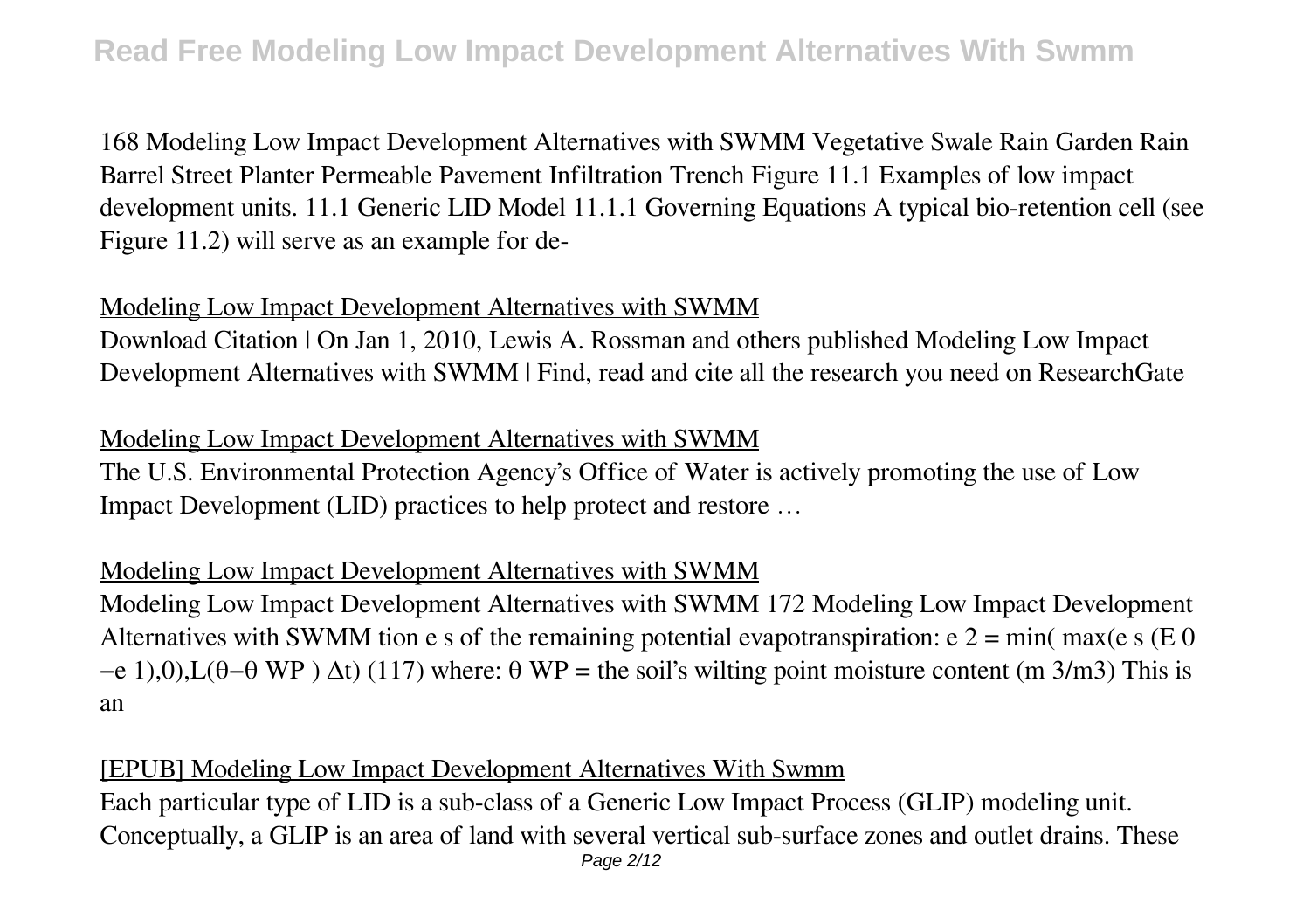include an upper free surface water zone, an upper surface water outlet drain, an upper soil infiltration zone, a soil vegetative zone, a lower storage zone, a lower outlet drain, and a lower soil infiltration zone.

## Modeling Low Impact Development Alternatives with SWMM

Modeling Low Impact Development Alternatives With Swmm Author: dc-75c7d428c907.tecadmin.net-2020-10-20T00:00:00+00:01 Subject: Modeling Low Impact Development Alternatives With Swmm Keywords: modeling, low, impact, development, alternatives, with, swmm Created Date: 10/20/2020 1:52:33 AM

#### Modeling Low Impact Development Alternatives With Swmm

The U.S. Environmental Protection Agency's Office of Water (OW) is actively promoting the use of Low Impact Development (LID) practices to help protect and restore water quality in urban and developing areas. Such practices support the concepts of green infrastructure and sustainability by managing stormwater close to its source so as to mimic a site's predevelopment hydrology.

#### Modeling Low Impact Development Alternatives with SWIMM ...

Development Alternatives DA, the world's first social enterprise dedicated to sustainable development, is a research and action organisation striving to deliver socially equitable, environmentally sound and economically scalable development outcomes. DA's green technology innovations for habitat, water, energy and waste management, which deliver basic needs and generate sustainable livelihoods ...

# Development Alternatives Group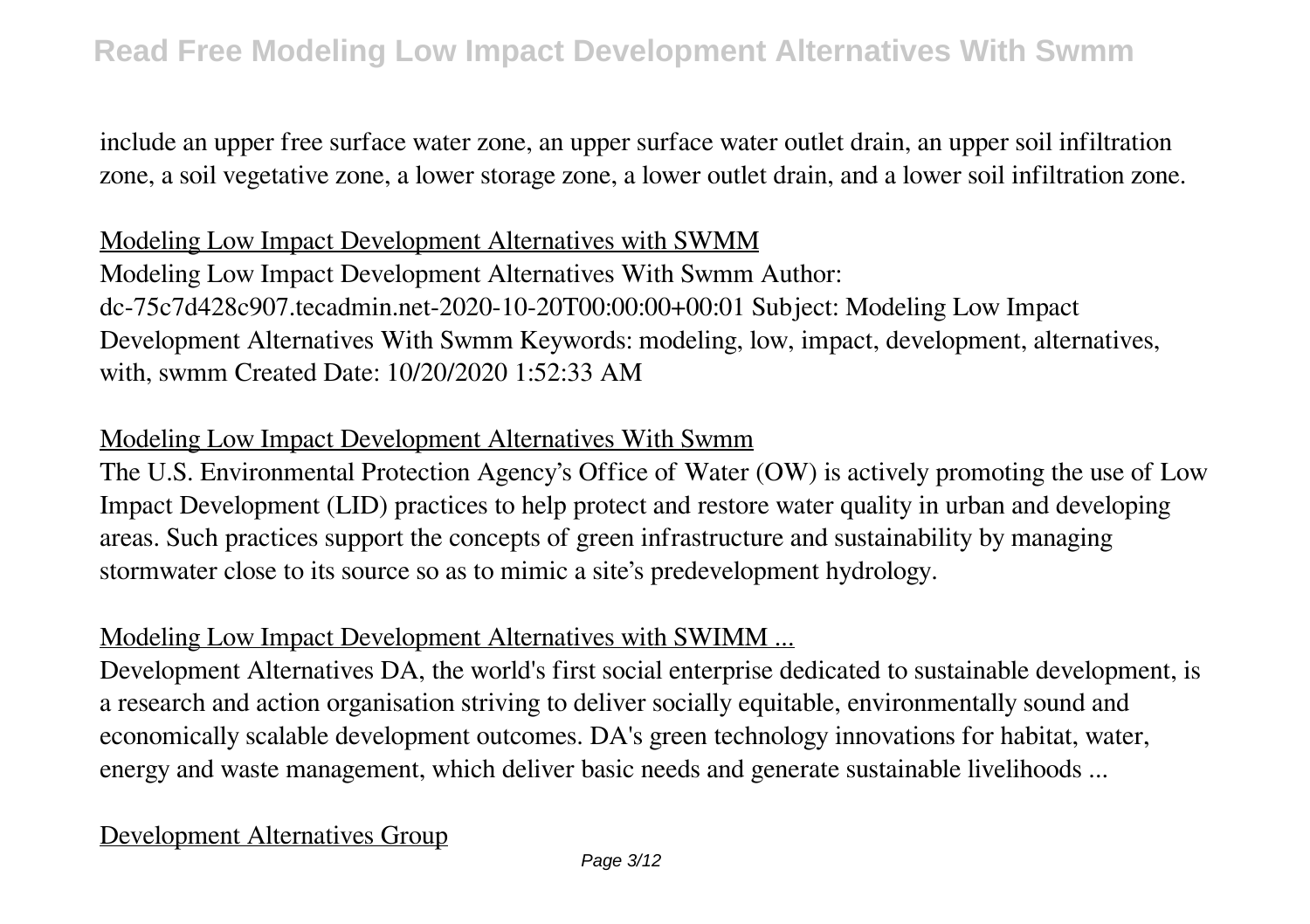If leaders want to make a large-scale change that needs to start at the top the Kotter or McKinsey model would be acceptable alternatives to make this happen. For managers who know exactly what they want to do, the ADKAR model shines. Leaders need to take into account: The size of the organization; How connected stakeholders are to the culture

#### 5 Main Change Management Models: ADKAR vs Kubler Ross vs ...

A Youth Collective: 100 development actors and 200 youth civil society groups will use evidence, research and proven models to increase the effectiveness of their work and improve their partnerships. Impact The Development Alternative wants to see a more effective civil society with the

#### The Development Alternative - gov.uk

Development (LID) practices and other Best Management Practices (BMPs) is important for evaluating the feasibility of these types of practices. One of the primary barriers to wider use of

#### A Non-dimensional Modeling Approach for Evaluation of Low ...

Low Impact Development Works Everywhere **[2**] LID can be applied to new development, redevelopment, or as retrofits to existing development. **The state of a** range of land uses from high density ultra-urban settings to low density development.

# Green Infrastructure and Low Impact Development with 319 Funds

Download Citation | Low impact development: An alternative approach to site design | Low impact development (LID) is concerned with the management of storm water and wastewater cost-effectively ...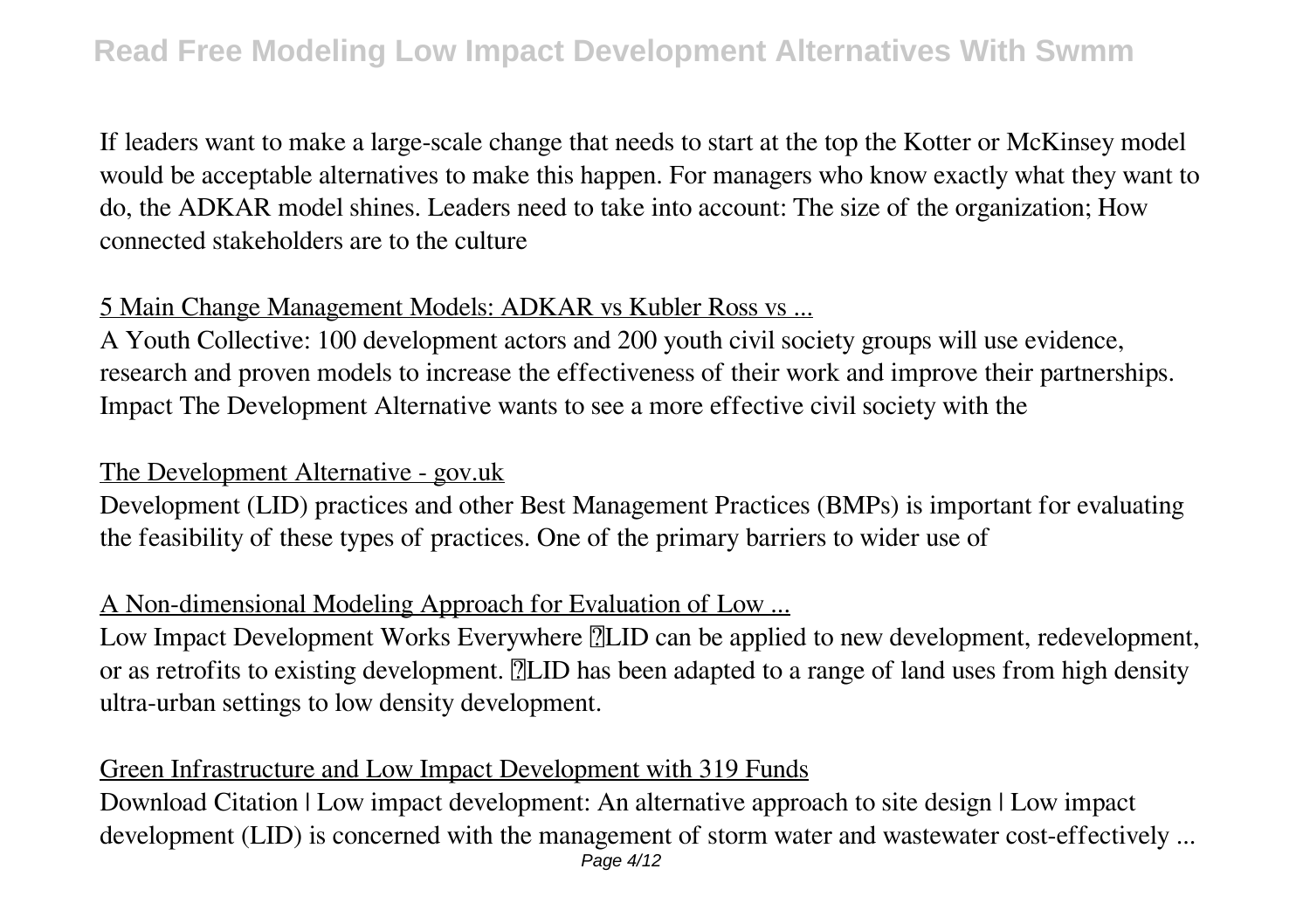## Low impact development: An alternative approach to site design

SWMM—a general-purpose urban hydrology and conveyance system hydraulics model—is used extensively throughout the nation. It explicitly models the hydrologic performance of specific types of low impact development (LID) controls (also known as green infrastructure controls), including: porous pavement, bioretention areas, rain barrels,

# Green Infrastructure Modeling Tools | US EPA

Such blackouts may have a very low probability of occurring. But if they do occur, the consequences (impact) can be very high. Therefore, they are often referred to as High-Impact Low-Probability (HILP) events, or extraordinary events. And because the impact is so high, we need methods and tools to mitigate the risk of HILP events in power systems.

# New tools and methods for High-Impact Low-Probability ...

Fast fashion as a global environmental justice issue. Environmental justice is defined by the United States Environmental Protection Agency, as the "fair treatment and meaningful involvement of all people regardless of race, color national origin, or income, with respect to the development, implementation, and enforcement of environmental laws, regulations and policies" [].

# The global environmental injustice of fast fashion ...

This report summarises the evidence on innovations and models of home care that demonstrate potential in the following key opportunity areas: 1. Technology and digital 2. Co-ordinated care planning 3.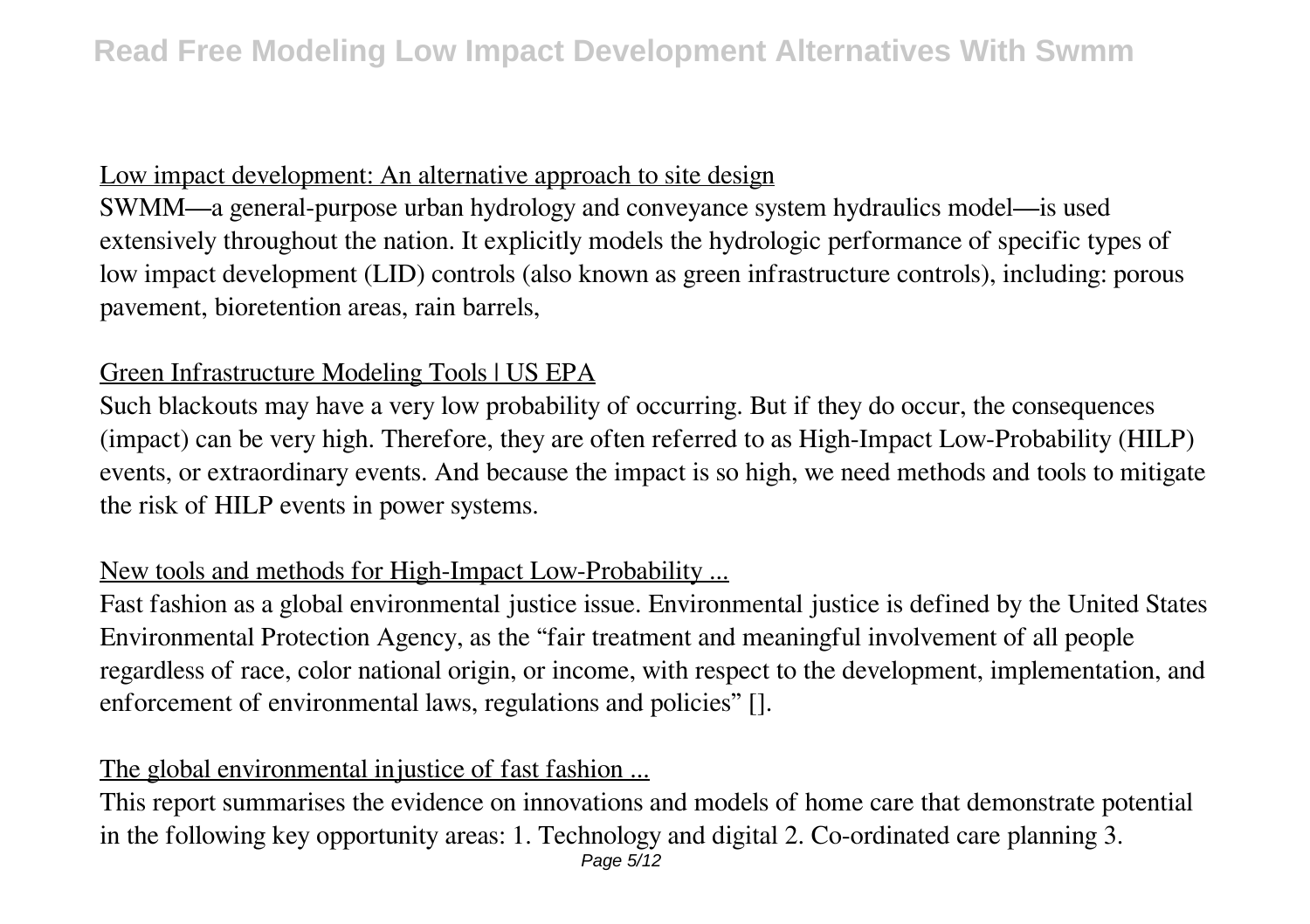Recruitment and retention 4. Autonomous team working 5. Alternative approaches to commissioning 6. Personalisation 7. Integrated care approaches 8.

## New models of home care - King's Fund

Meat substitutes based on biomass derived from dairy, yeast and bacteria had higher level of energy consumption, but also high potential for further development. Alternative sources of proteins had low impact on climate change (comparable with chicken 2–4 kg CO 2 eq. and pork 4–6 kg CO 2 eq. per kg of meat) for all of the sources, except for meat substitutes from microalgae (related to variety of production conditions).

Agri-Food Waste Streams Utilization for Development of ...

The current model of pharmaceutical research and development (R&D), which rewards innovators with extensive patent periods and high prices, is neglecting health needs of people in low- and middle-income countries. It is also increasing the financial burden of already overstretched health budgets in the European Union (EU). Considering that most new drugs entering the market...

*Low Impact Development Certification System* MIKE URBAN | Introduction to Low Impact Development (LID) Modelling *Let Food Be Thy Medicine Assess Sustainable Stormwater Management with Low Impact Development Controls* Amazon Empire: The Rise and Reign of Jeff Bezos (full film) | FRONTLINE Podcast #15: Don O' Leary talks about his republican background \u0026 being director of Cork Life Page 6/12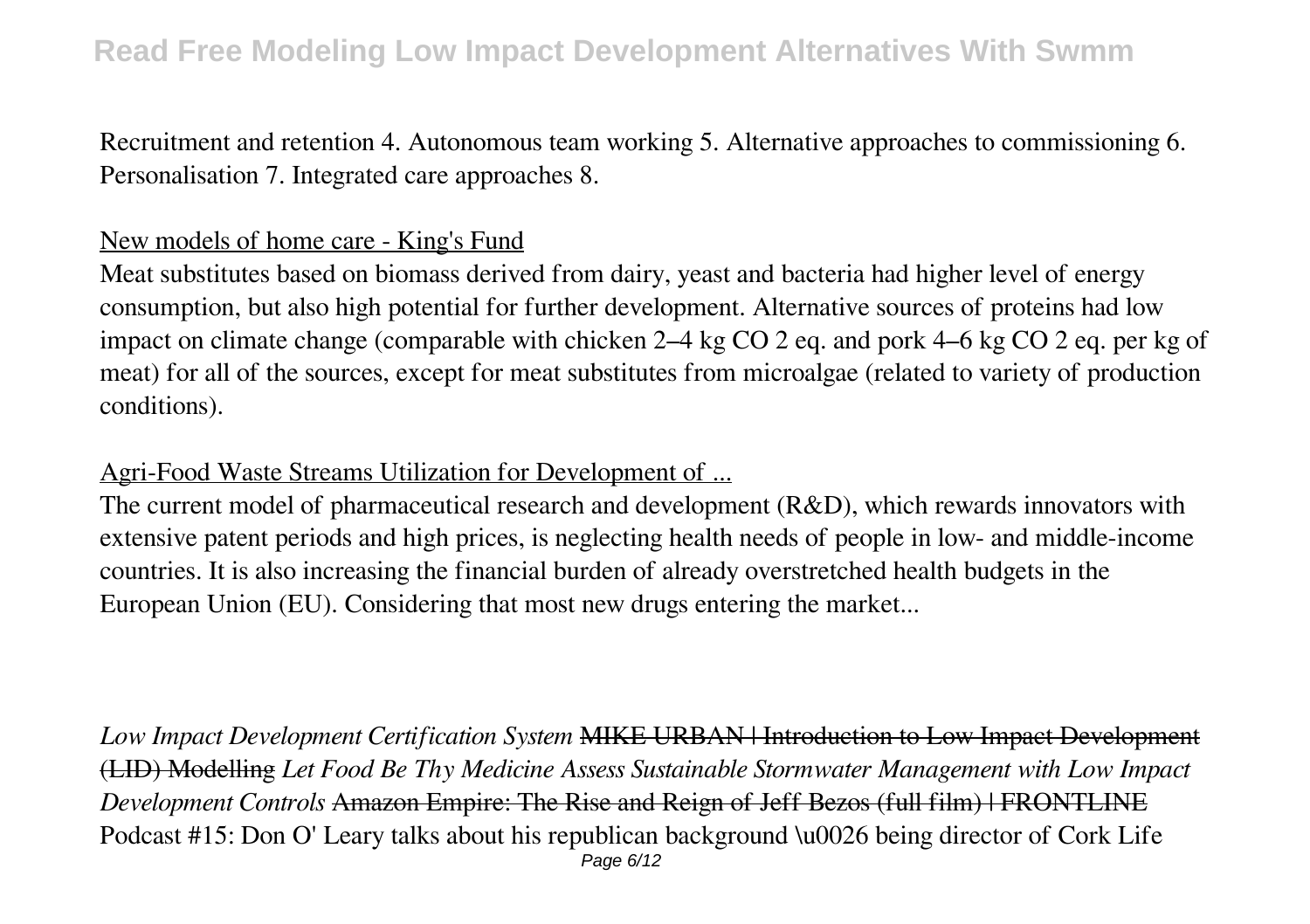# Centre

Catching Rain: Low Impact Development An Overview to Maintaining Pervious Pavements:RR #122 - Prof. Moshe Milevsky: Solving the Retirement Equation *Low Impact Development (LID) Stormwater doesn't have to be a Headache* Watearth Introduction to EPA SWMM How do you define LID Low Impact Development Control Units in InfoSWMM, SWMM5 and H2OMap SWMM

Revealing the Mind: The Promise of PsychedelicsLID Stormwater Construction Practices **Introduction to Low Impact Development (LID)** HydroCAD Webinar #303: Modeling LID Elements **Watearth Integrating Low Impact Development into Flood Plain Management**

Managing Stormwater Through Green Infrastructure (GI) \u0026 Low Impact Development (LID) **Solutions** 

Watearth LID Workshop

\"Low Impact Development Techniques that Work\" with Jennifer Drake**Stormwater PA: Low Impact Development** Modeling Low Impact Development Alternatives

168 Modeling Low Impact Development Alternatives with SWMM Vegetative Swale Rain Garden Rain Barrel Street Planter Permeable Pavement Infiltration Trench Figure 11.1 Examples of low impact development units. 11.1 Generic LID Model 11.1.1 Governing Equations A typical bio-retention cell (see Figure 11.2) will serve as an example for de-

# Modeling Low Impact Development Alternatives with SWMM

Download Citation | On Jan 1, 2010, Lewis A. Rossman and others published Modeling Low Impact Development Alternatives with SWMM | Find, read and cite all the research you need on ResearchGate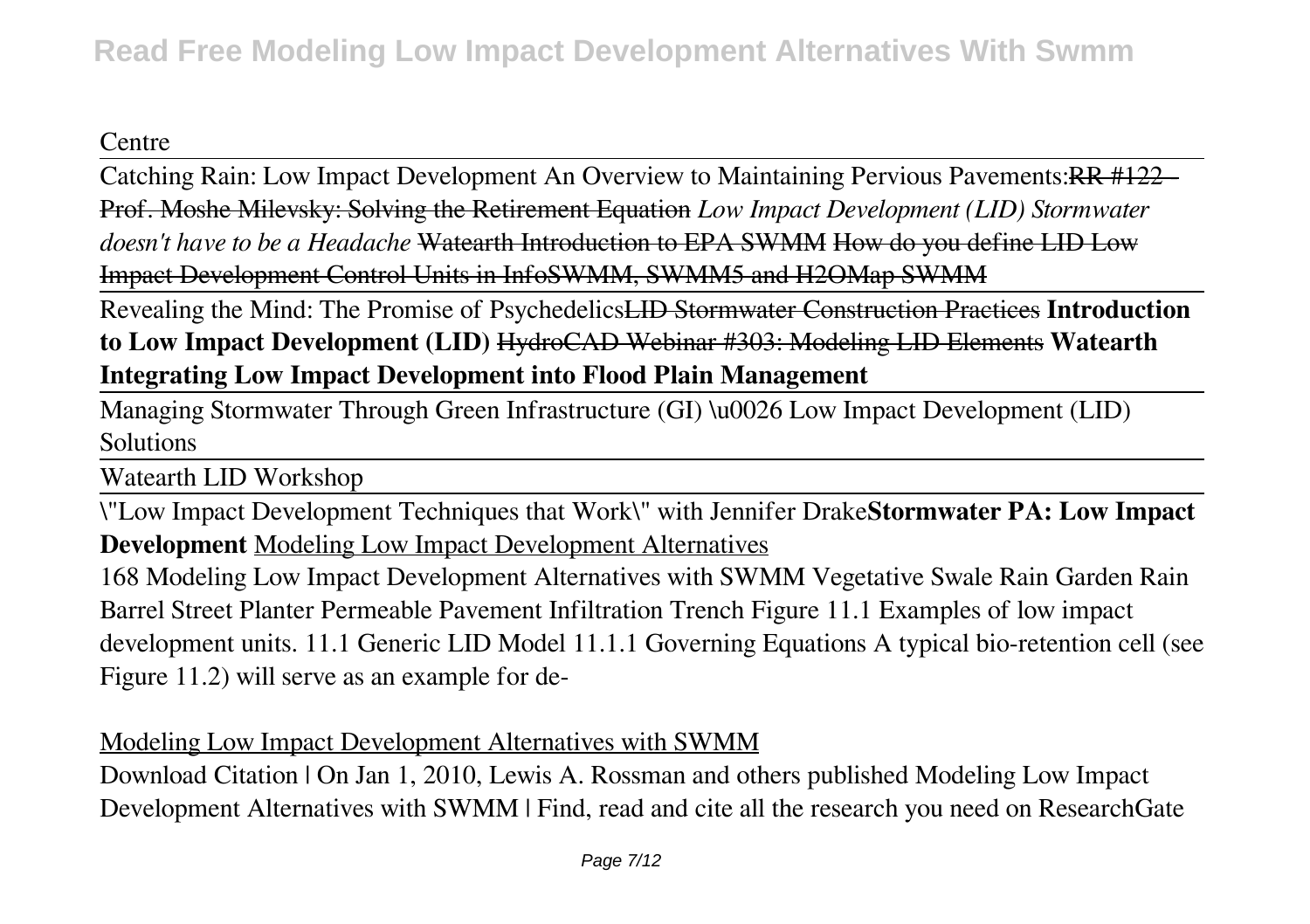# Modeling Low Impact Development Alternatives with SWMM

The U.S. Environmental Protection Agency's Office of Water is actively promoting the use of Low Impact Development (LID) practices to help protect and restore …

# Modeling Low Impact Development Alternatives with SWMM

Modeling Low Impact Development Alternatives with SWMM 172 Modeling Low Impact Development Alternatives with SWMM tion e s of the remaining potential evapotranspiration:  $e = 2 = \min(\max(e \mid s \in 0))$  $-e$  1),0),L( $\theta$ - $\theta$  WP)  $\Delta t$ ) (117) where:  $\theta$  WP = the soil's wilting point moisture content (m 3/m3) This is an

## [EPUB] Modeling Low Impact Development Alternatives With Swmm

Each particular type of LID is a sub-class of a Generic Low Impact Process (GLIP) modeling unit. Conceptually, a GLIP is an area of land with several vertical sub-surface zones and outlet drains. These include an upper free surface water zone, an upper surface water outlet drain, an upper soil infiltration zone, a soil vegetative zone, a lower storage zone, a lower outlet drain, and a lower soil infiltration zone.

# Modeling Low Impact Development Alternatives with SWMM

Modeling Low Impact Development Alternatives With Swmm Author: dc-75c7d428c907.tecadmin.net-2020-10-20T00:00:00+00:01 Subject: Modeling Low Impact Development Alternatives With Swmm Keywords: modeling, low, impact, development, alternatives, with, swmm Created Date: 10/20/2020 1:52:33 AM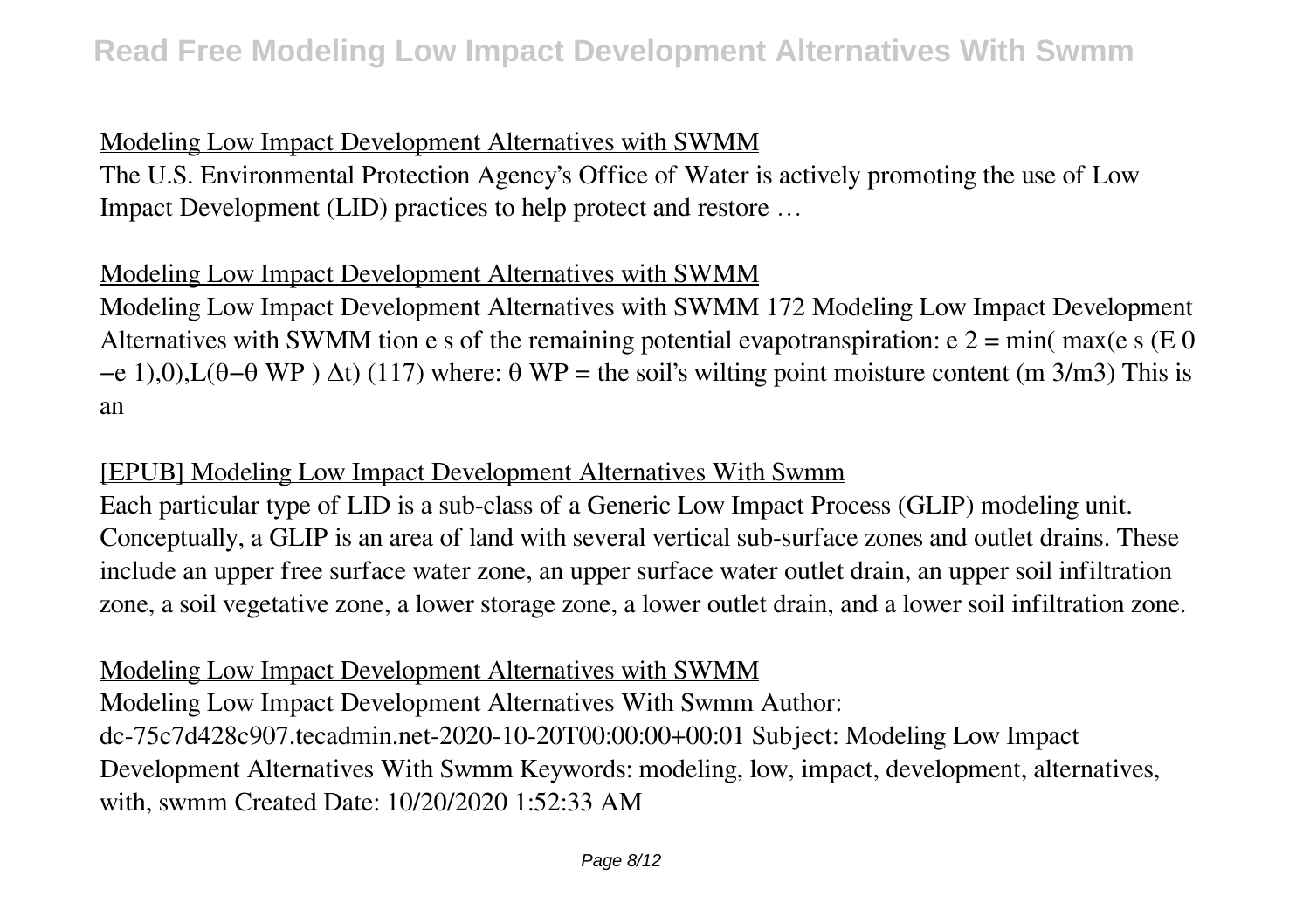# Modeling Low Impact Development Alternatives With Swmm

The U.S. Environmental Protection Agency's Office of Water (OW) is actively promoting the use of Low Impact Development (LID) practices to help protect and restore water quality in urban and developing areas. Such practices support the concepts of green infrastructure and sustainability by managing stormwater close to its source so as to mimic a site's predevelopment hydrology.

## Modeling Low Impact Development Alternatives with SWIMM ...

Development Alternatives DA, the world's first social enterprise dedicated to sustainable development, is a research and action organisation striving to deliver socially equitable, environmentally sound and economically scalable development outcomes. DA's green technology innovations for habitat, water, energy and waste management, which deliver basic needs and generate sustainable livelihoods ...

# Development Alternatives Group

If leaders want to make a large-scale change that needs to start at the top the Kotter or McKinsey model would be acceptable alternatives to make this happen. For managers who know exactly what they want to do, the ADKAR model shines. Leaders need to take into account: The size of the organization; How connected stakeholders are to the culture

# 5 Main Change Management Models: ADKAR vs Kubler Ross vs ...

A Youth Collective: 100 development actors and 200 youth civil society groups will use evidence, research and proven models to increase the effectiveness of their work and improve their partnerships. Impact The Development Alternative wants to see a more effective civil society with the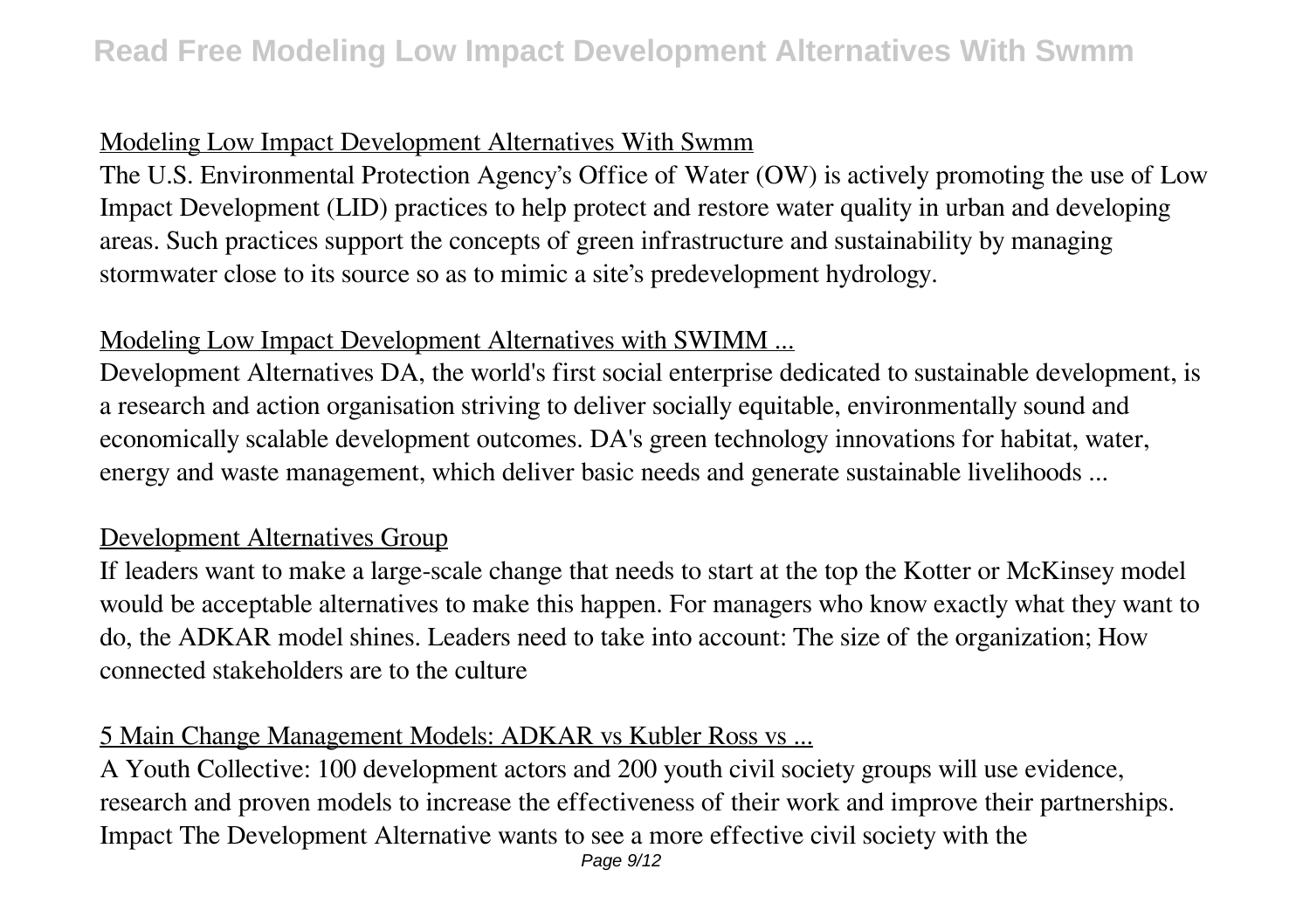#### The Development Alternative - gov.uk

Development (LID) practices and other Best Management Practices (BMPs) is important for evaluating the feasibility of these types of practices. One of the primary barriers to wider use of

# A Non-dimensional Modeling Approach for Evaluation of Low ...

Low Impact Development Works Everywhere **ILID** can be applied to new development, redevelopment, or as retrofits to existing development. **ILID** has been adapted to a range of land uses from high density ultra-urban settings to low density development.

# Green Infrastructure and Low Impact Development with 319 Funds

Download Citation | Low impact development: An alternative approach to site design | Low impact development (LID) is concerned with the management of storm water and wastewater cost-effectively ...

# Low impact development: An alternative approach to site design

SWMM—a general-purpose urban hydrology and conveyance system hydraulics model—is used extensively throughout the nation. It explicitly models the hydrologic performance of specific types of low impact development (LID) controls (also known as green infrastructure controls), including: porous pavement, bioretention areas, rain barrels,

# Green Infrastructure Modeling Tools | US EPA

Such blackouts may have a very low probability of occurring. But if they do occur, the consequences Page 10/12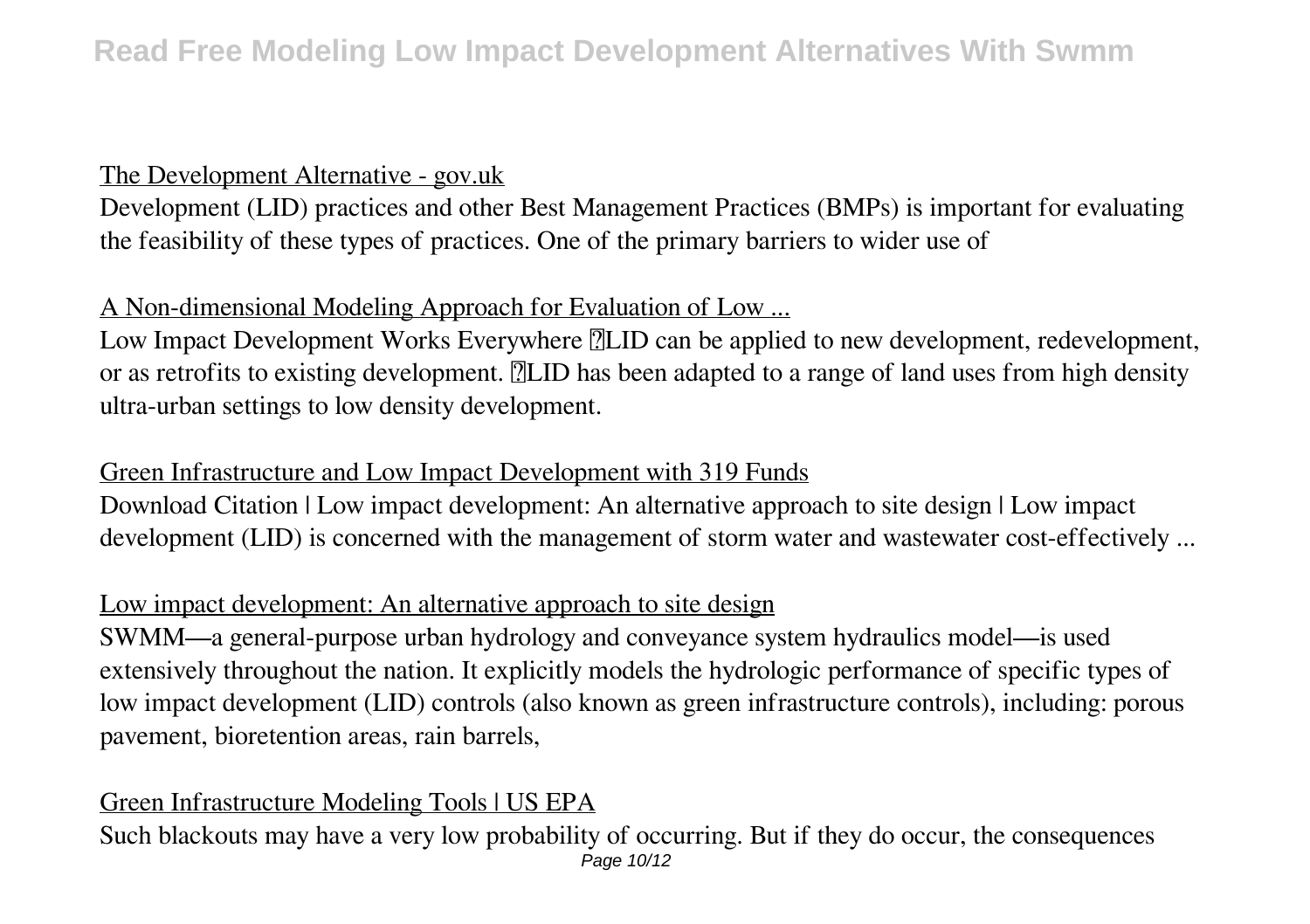(impact) can be very high. Therefore, they are often referred to as High-Impact Low-Probability (HILP) events, or extraordinary events. And because the impact is so high, we need methods and tools to mitigate the risk of HILP events in power systems.

#### New tools and methods for High-Impact Low-Probability ...

Fast fashion as a global environmental justice issue. Environmental justice is defined by the United States Environmental Protection Agency, as the "fair treatment and meaningful involvement of all people regardless of race, color national origin, or income, with respect to the development, implementation, and enforcement of environmental laws, regulations and policies" [].

#### The global environmental injustice of fast fashion ...

This report summarises the evidence on innovations and models of home care that demonstrate potential in the following key opportunity areas: 1. Technology and digital 2. Co-ordinated care planning 3. Recruitment and retention 4. Autonomous team working 5. Alternative approaches to commissioning 6. Personalisation 7. Integrated care approaches 8.

#### New models of home care - King's Fund

Meat substitutes based on biomass derived from dairy, yeast and bacteria had higher level of energy consumption, but also high potential for further development. Alternative sources of proteins had low impact on climate change (comparable with chicken 2–4 kg CO 2 eq. and pork 4–6 kg CO 2 eq. per kg of meat) for all of the sources, except for meat substitutes from microalgae (related to variety of production conditions).